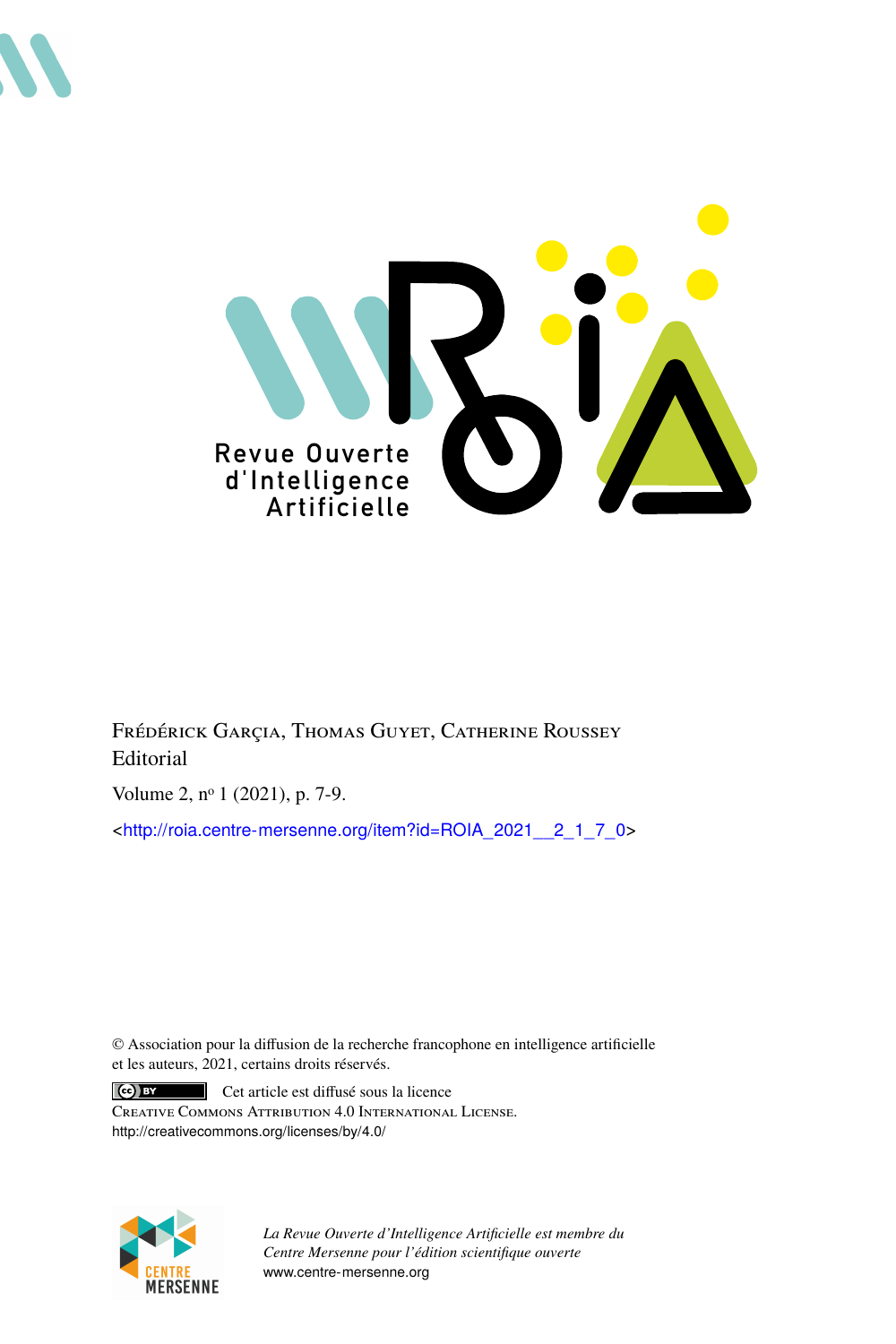## **Revue Ouverte d'Intelligence Artificielle**

Volume 2, n<sup>o</sup> 1, 2021, 7-9

## **Editorial**

Agriculture, and agronomy, is currently being revolutionized by the use of digital technologies. The dissemination of data and digital equipment on farmlands, livestock holdings and in the environment forge the future of farms where agricultural machines are not only interconnected but are also capable of interacting with their human operators. These machine systems are already able to collect, aggregate and process data in order to assist users in their decision-making process, or even go so far as to automate part of the operations. The fields are monitored by remote sensors (satellites or drones), with ground or animal-borne sensors providing a constant stream of data. Farmers are able to make their decisions based not only on local data but also by accessing remote data sources (weather forecasts, simulations, archives and tweets). They then enact their decisions by commanding distant actuators (irrigation systems, milking and feeding robots, etc.). Decisions could also be transmitted to and circulated via remote systems in the form of alerts on social media and/or mobile networks (disease risks, crop development stages, climatic events, etc.). In order to be effective, the information transmitted needs to be relevant so as to favor making the right decision at the right time within an ever-evolving and highly complex environment.

This digital farm, a possible evolution of precision agriculture and of smart farming that are already in use today, raises methodological issues involving complex, heterogeneous, distributed data that is often voluminous and sometimes incomplete or inaccurate. These issues often involve a significant human component, including multiple actors engaging with an evolving environment requiring increasingly autonomous equipment. This set of problems indeed lends itself well to the innovative solutions that would be provided by implementing Artificial Intelligence methods, offering novel services to operators, future consumers and the environment. In order to address these issues, an Inrae/Inria white paper [\[1\]](#page-3-0) explores various issues involved in understanding, mastering, preparing and supporting the deployment of digital technologies in agriculture, both on farmlands and in those sectors serving farmers, agriculture and the common good.

This special issue of the Revue Ouverte d'Intelligence Artificielle (ROIA) provides an overview of current research addressing the use of artificial intelligence techniques in agriculture. We put out a request for contributions demonstrating the relevance, practical feasibility and thematic scope of Artificial Intelligence on the digital farms of tomorrow. This issue has been divided into two main parts. The first part contains articles dealing with data analysis strategies that use machine-learning methods. The processed data is in the form of images issuing from various sensors. In the second part, we then grouped those articles using knowledge and actor modeling methods in order to better grasp the complex workings of farmlands.

The article by Rémi Régnier et al. offers an original perspective on the results of the ROSE challenge, which is the first international robotics and Artificial Intelligence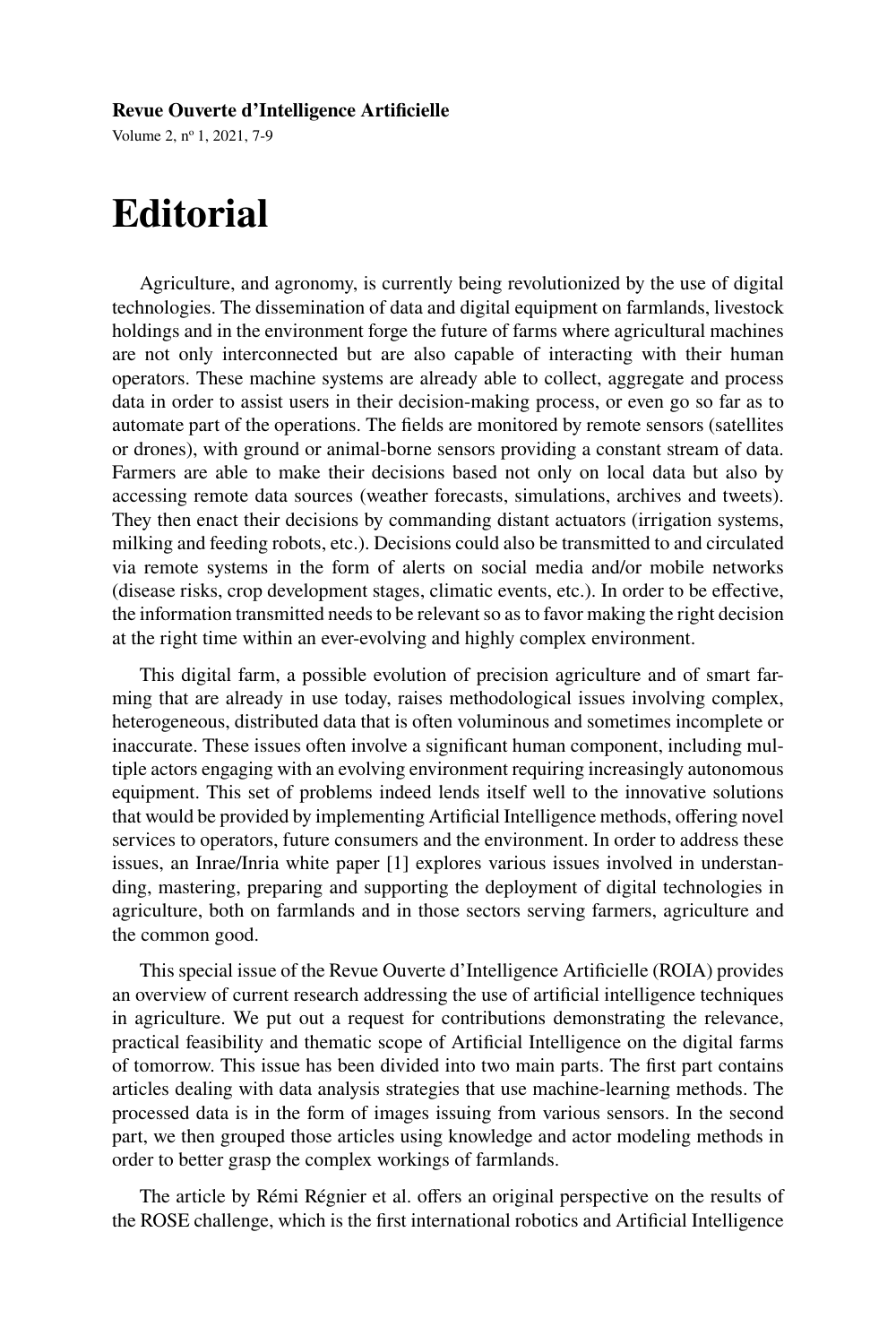competition aimed at evaluating the performance of weeding robots in real-world conditions on cultivated fields. This challenge made way for the authors to address the issue of the general characterization of intelligent robotic systems. Their efforts thus lay the groundwork for future methodologies and harmonized protocols for evaluating future agricultural robotics systems.

The next two articles present learning methods based on image analysis in order to evaluate agricultural yields. Following on from those is an article called "Image processing and machine learning towards precision viticulture", which is the fruit of a collaboration from within the European H2020 project "Artificial Intelligence for Digitizing Industry". This article describes the state of the art with respect to various techniques for analyzing images of vines in order to predict their yields. Yield prediction can be carried out at different stages of vine development, although the relevant elements may naturally vary : inflorescences, flowers, clusters or berries. The article provides standard machine learning techniques and deep learning techniques as regards the elements to be detected. The results of these techniques are then compared in terms of the quantity of images, types of images, imaging conditions shooting conditions, grape varieties, as well as the metrics and settings used. The authors conclude that the standard techniques, contrary to the deep learning techniques, require highly complex manual settings. However, deep learning techniques are unfortunately very demanding when it comes to the large quantities of manually labeled data and computing power required, making standard techniques much more affordable. This highlights the need for a benchmark containing large amounts of heterogeneous images in order to effectively compare all these techniques. This overview of the state of the art serves to demonstrate that, over and above the technical aspects of computing, shooting conditions and media vary greatly and indeed have a significant impact on the results.

The third article, by Eliott Jacopin et al., focuses on the automatic detection and counting of plants in cultivated fields by means of aerial images. Such detection methods would allow farmers to better predict the state of the crops and their future yields, and would provide agronomists with a quick and easy way to collect large volumes of experimental data. The method they put forward is derived, on the one hand, from unsupervised learning based on clustering to reveal an initial identification of rows and plants, and, on the other hand, from using a multi-agent system requiring relatively few settings in order to refine this estimation and to isolate each plant properly. Combining learning and MAS resolution is certainly a novel approach, and one that provides highly relevant experimental results.

Artificial intelligence techniques can also prove very useful in terms of crop planning.

In the article by Maqrot et al., entitled "Designing orchard/market garden systems assisted by mathematical programming", the authors offer to solve the issue of planning the growing of five market garden crops (lettuces, tomatoes, onions, melons and carrots) on an agroforestry plot containing apple trees. Firstly, they demonstrate the difficulties associated with choosing the right locations for the trees and the crops on the same plot of land due to the interactions between them. Trees cast shade over the crops,